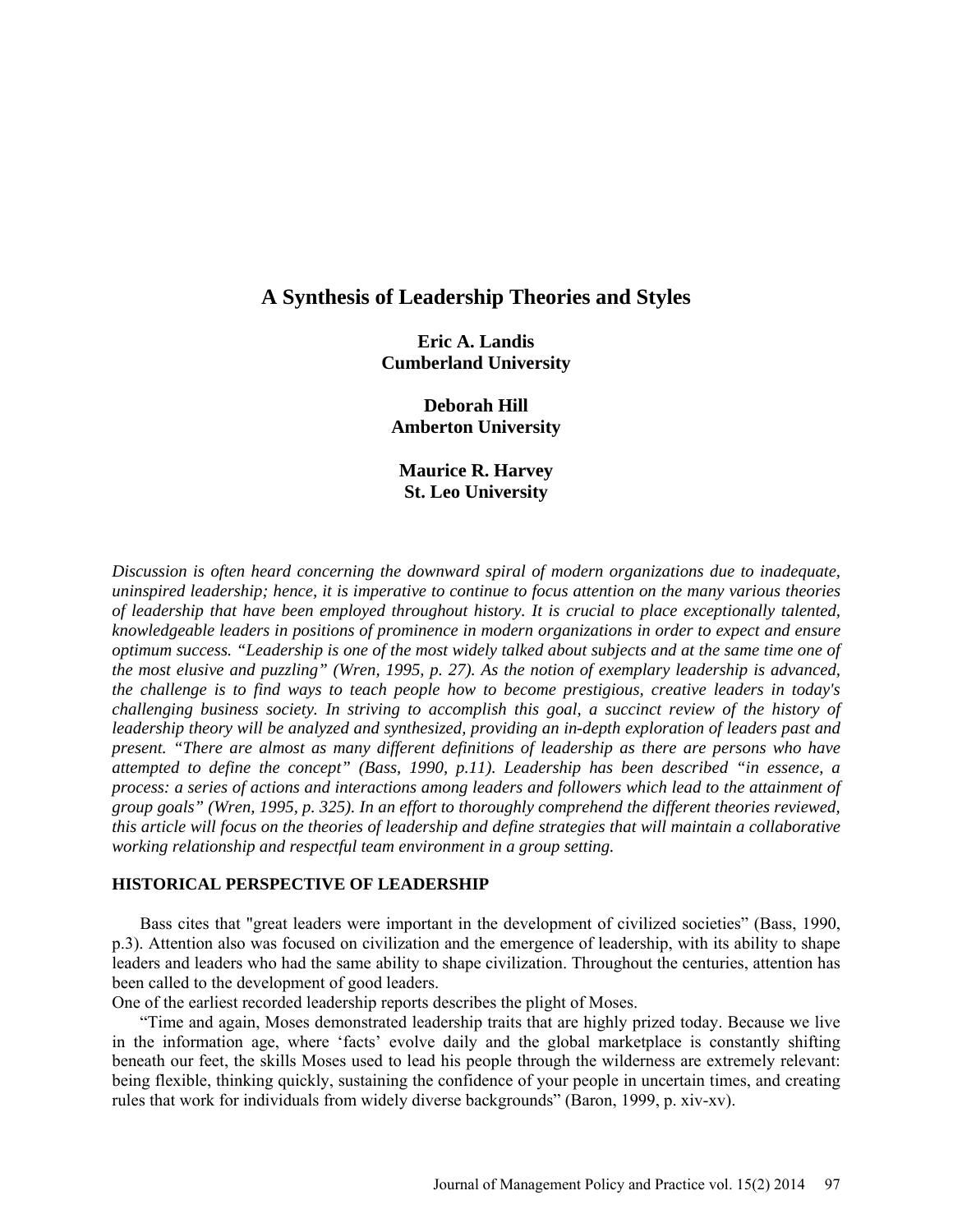In addition, Chinese history states that under the leadership of Confucius, a moral example was set. Plato expressed the idea that the leader was the most important person in government. Aristotle advanced the notion that political leaders lacked meaning and virtue. Leaders such as Machiavelli cited the need that leaders should be firm and steady. One of the most profound concepts in early leadership perspectives can be found at West Point Military Academy where Hegel's (1930/1971) Philosophy of Mind asserts that leaders must first learn how to follow before they can lead.

## **APPLICATION OF LEADERSHIP**

Leadership has been considered one of the most important components in the success of organizations. Maccoby (1979) concluded from his observations that the need of firms to survive and prosper in a world of increasing competition, of technological advances, of changing governmental regulations, of changing worker attitudes, requires "a higher level of leadership than ever before" (p. 313). When organizations experience change, it is imperative that their organizational leadership is adequate to meet the challenge.

Leadership application gradually evolved throughout history. In the United States during the 20th century, numerous experiments assisted in the evaluation of the importance of leadership in organizations. "Between 1971 and 1981, Katzell and Guzzo (1983) concluded that supervisory methods seemed particularly effective in increasing output" (Bass, 1990, p.8). In 1974, Hansen commented that Ford Motor Company was able to close a plant without disturbing or relocating staff. The success of that move was attributed to the application of effective leadership. Military successes also have been attributed to outstanding leadership application. "Leadership has been considered a critical factor in military successes since records have been kept; that is better-led forces repeatedly have been victorious over poorly led forces" (Bass, 1990, p.9).

#### **LEADERSHIP THEORIES AND THEORISTS**

"If a theory of leadership is to be used for diagnosis, training, and development, it must be theorygrounded in the concepts and assumptions that are acceptable to and used by managers, officials, and emergent leaders" (Bass, 1990, p.37). In an attempt to extract the most crucial theories and models of leadership, the major components of the theory and the implications surrounding them must be reviewed. Bass and Wren expressed leadership theories as they related to the nature of leadership and the different variables involved. William James (1880) suggested that great men brought about changes in society. "The history of the world, according to James, is the history of Great Men; they created what the masses could accomplish" (Bass, 1990, p. 37). Adherent to the Great Men theory, women leaders were virtually ignored. Credence was seldom bestowed upon women leaders such as Catherine the Great, Elizabeth I, and other great female leaders; however, male leaders, such as Martin Luther King, John F. Kennedy, and military leaders were hailed as esteemed great men. An interesting idea of early theorists advanced the point of view that leadership was directly related to inheritance. Wiggam posited that strong leaders survived and produced an aristocratic class that was biologically superior to others. Although strongly believed by some, "Dowd (1936) maintained that there is no such thing as leadership by the masses" (Bass, 1990, p.37).

Other theorists expressed the idea that leaders should possess qualities that are evident to those around them. This idea developed the conceptual framework for the trait theories of leadership (Kohs & Irle, 1920). L.L. Bernard (1926), Bingham (1972), Tead (1929), Page (1935), and Kilbourne (1935) all of whom explained leadership in definition of traits of character and personality (Bass, 1990, p. 38). Stodgill (1948) criticized the trait theory and asserted that the person and the situation must be considered as well.

Arguments for the significance of the situational theory suggested that situational factors had an important effect on leadership. In the United States, many researchers favored the notion that leaders were born and not made. The leaders recognized that the situation called for certain types of action; the leader did not inject leadership, but was the instrumental factor through which a solution to a problem was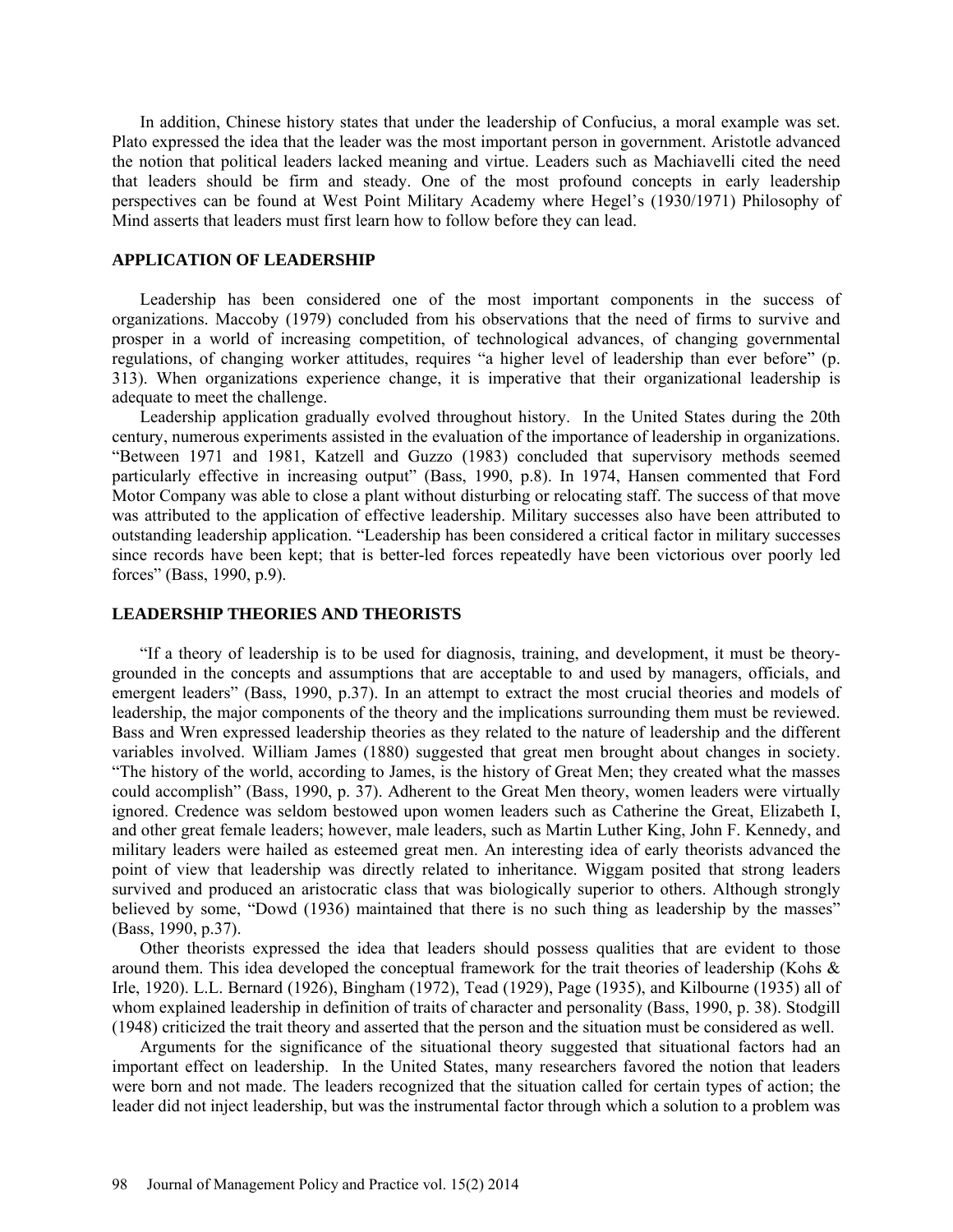achieved (Murphy, 1941). Situational theorists argued that great leaders emerged as a result of place, circumstance and time (Bass, 1990). "Person (1928) expressed two hypotheses in relations to leadership: (1) any particular situation plays a large part in determining leadership qualities and the leader for that situation and (2) the qualities in an individual that a particular situation may determine to be leadership qualities are themselves the product of a succession of previous leadership situations that have developed and molded that individual" (Bass, 1990, p.39).

Personal-situational theories express the belief that war and crises provide an opportunity for leaders to emerge. William James asserted that great men needed assistance with talents necessary to meet the needs of the situation. "Personal-situation leadership to be understood demands attention be paid to (1) the traits and motives of the leader as a man (2) images that selected publics hold of him and their motives for following him (3) the features of the role that he plays as a leader, and (4) the institutional context in which he and his followers may be involved" (Gerth & Mills, 1952, p. 405). Bass (1990) stated that "several reasons accounted for some of the variance in what happens is due to the situation, some is due to the individual, and some is due to a combining effects of the situation and the individual" ( p. 40).

The political theory espouses the idea that the wealthy, military, state and church should rule and lead the masses. The political leader must compete for approval from the people and recognize the wants and needs of potential followers. Another aspect of the political theory emphasizes respect for the minorities while making decisions based on the vote of the majority.

"The theories of McGregor, Argyris, Likert, Blake and Mouton, Maslow, and Hersey and Blanchard were concerned with development of the individual within an effective and cohesive organization" (Bass, 1990, p. 43). McGregor postulated two types of theories still prevalent in organizations. Theory X and Theory Y attempt to describe how people relate to some organizations today. Theory X states that people are directed and will not produce unless coerced or made to produce in an organization. Theory Y is based on an assumption that followers will fulfill the needs of the organization because they are already motivated to do so. Argyris (1957) provided a different viewpoint between the organization and the individual. He described his maturity-immaturity theory as the individual's nature being that of selfdiscipline and the organization providing the means where individuals can make a creative contribution. On the other hand, Likert (1961a, 1961b, 1967) "suggested that leadership is a relative process in that leaders must take into account the expectations, values, and interpersonal skills of those with whom they are interacting" (Bass, 1990, p. 43). He further explained that effective leaders keep the needs of followers in mind when decisions were made, helping to advance the careers of followers by using their own influence as a leader. In terms of the theory under review, Blake and Mouton (1964, 1965) expressed different viewpoints. Their concept was based on the conceptualization that concern for the organization and the individual were separated. If leaders were concerned for the individual, then their concern for the organization had to be lower than the concern for the individual. They expressed these beliefs on a managerial grid. Leaders who rated the individual and the organization high would produce followers who had a commitment to their work and the organization they represented. During the same time, Maslow's Theory of Eupsychian Management (1965) made mention the importance of managers supporting their subordinates and contributing positively to their self-esteem. This measure was important because it "emphasized a need for self-actualization, so that everyone would have the opportunity to become what he or she had the capacity to become.

The introduction of the leader-role theory suggested the concept that situations and individuals combine or interact in such a way to bring about the emergence of leaders. During this course of interaction, groups become structured in terms of positions and roles (Bass, 1990).

Characteristically, leaders perform the way they are expected to perform according to the way their roles are defined. Kahn & Quinn expressed the idea that "managers ordinarily must cope with conflicts among the different sources of information about their roles" (Bass, 1990, p. 44). Hunt, Osborn and Martin believed leaders in units where policies and procedures were followed had a tendency to have more leadership boundaries and discretion than leaders who were regulated in other ways.

Fiedler's contingency theory (1967a) noted that the effectiveness of leaders who were task oriented and relations-oriented coordinated with the demands of the situation. However, a leader that is task